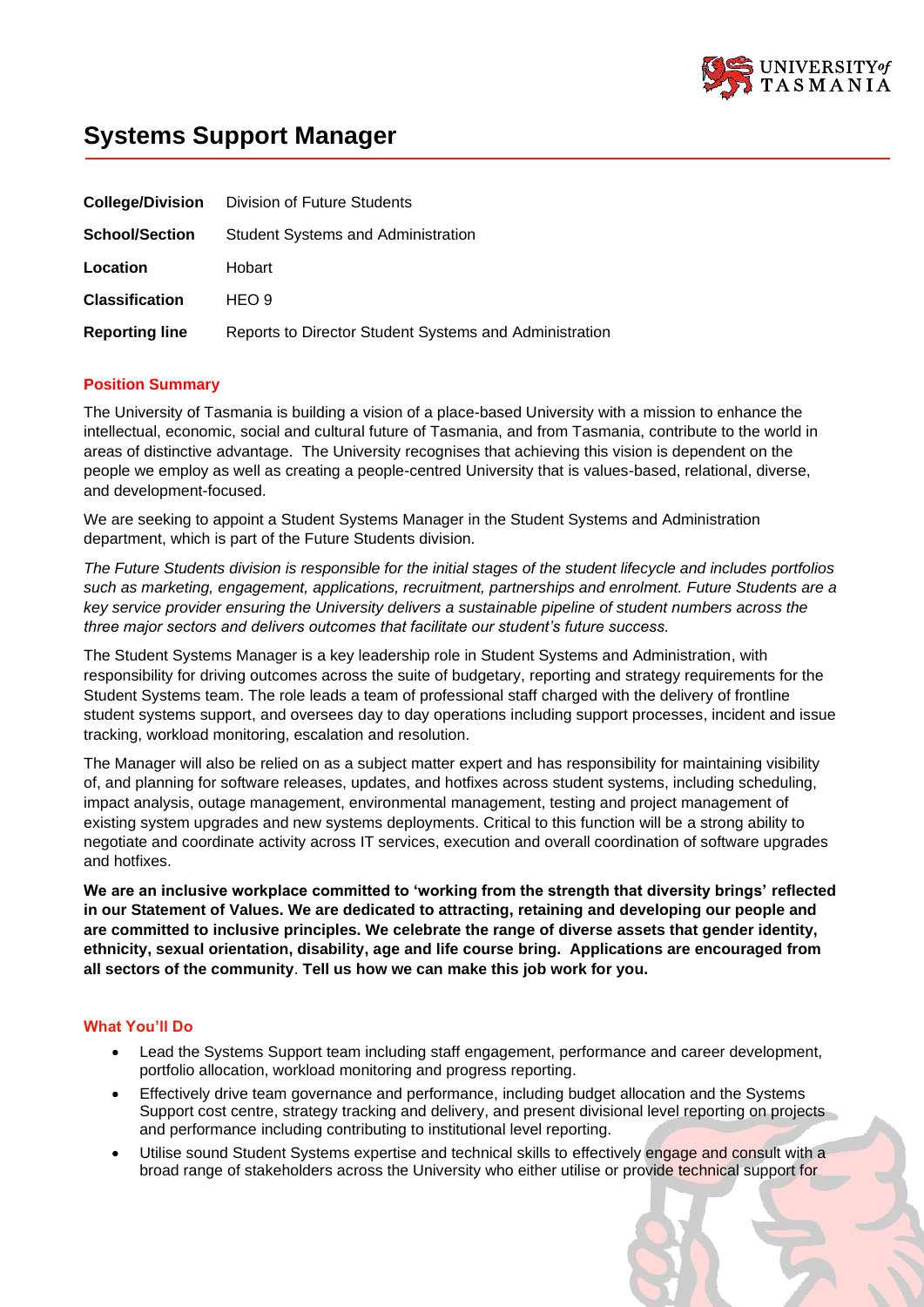

student systems.

- Monitor, plan and coordinate the implementation of software releases, updates and hotfixes across student systems.
- Oversee development, implementation and maintenance of user support resources, including continued development and refinement of training materials, self-help resources and in-system user assistance options.
- Manage projects relating to continuous improvement activities, infrastructure improvement, identified functional issues and new system implementations, including timely and accurate reporting on the status of issues, risks and timelines.
- Coordinate user access management to student systems, including access request processes, role definition, as well as role authorisation audits, ensuring only suitable authorised users are provided with access and that data confidentiality is maintained
- Undertake other duties as assigned by the supervisor.

## **What We're Looking For (success criteria)**

- Strong technology platform fluency with a deep understanding of contemporary IT protocols and operating environments
- High level oral and written communication skills, including an ability to engage effectively with internal staff, and also interpret and communicate systems matters to a broader audience in an engaging way.
- Experience leading a team including developing people and team cultures to create a highly engaged and skilled workforce to deliver outcomes in complex or demanding systems environments
- Demonstrated ability to identify and execute improvement activities, launch and deliver projects and undertake sound processes associated with continuous development and refinement in effective Systems Support.
- The ability to negotiate and influence with a wide range of stakeholders through varied mediums, providing accurate and compelling reporting and presentations, personal rapport and credible subject matter expertise.
- Effective organisation, planning and coordination skills to manage multiple priorities across systems, budget, people, reporting, project and strategic priorities whilst ensuring effective business continuity and day-to-day deliverables are achieved.
- Any other work as reasonably required

#### **Other position requirements**

- Regular intrastate/ interstate travel
- Willingness to undertake a medical assessment based on meeting the inherent position requirements

## **University of Tasmania**

The University of Tasmania is an institution with an enduring commitment to our state and community, and a strong global outlook. We are committed to enhancing the intellectual, economic, social and cultural future of Tasmania. Our [Strategic Direction](https://www.utas.edu.au/vc/strategic-direction) strongly reflects the University community's voice that our University must be place based but globally connected as well as regionally networked and designed to deliver quality access to higher education for the whole State.

We believe that from our unique position here in Tasmania we can impact the world through the contributions of our staff, students and graduates. We recognise that achieving this vision is dependent on the people we employ, as well as creating a university that is values-based, relational, diverse, and development-focused.

#### More information:

*The intention of this position description is to highlight the most important aspects, rather than to limit the scope or accountabilities of this role. Duties above may be altered in accordance with the changing requirements of the position.*